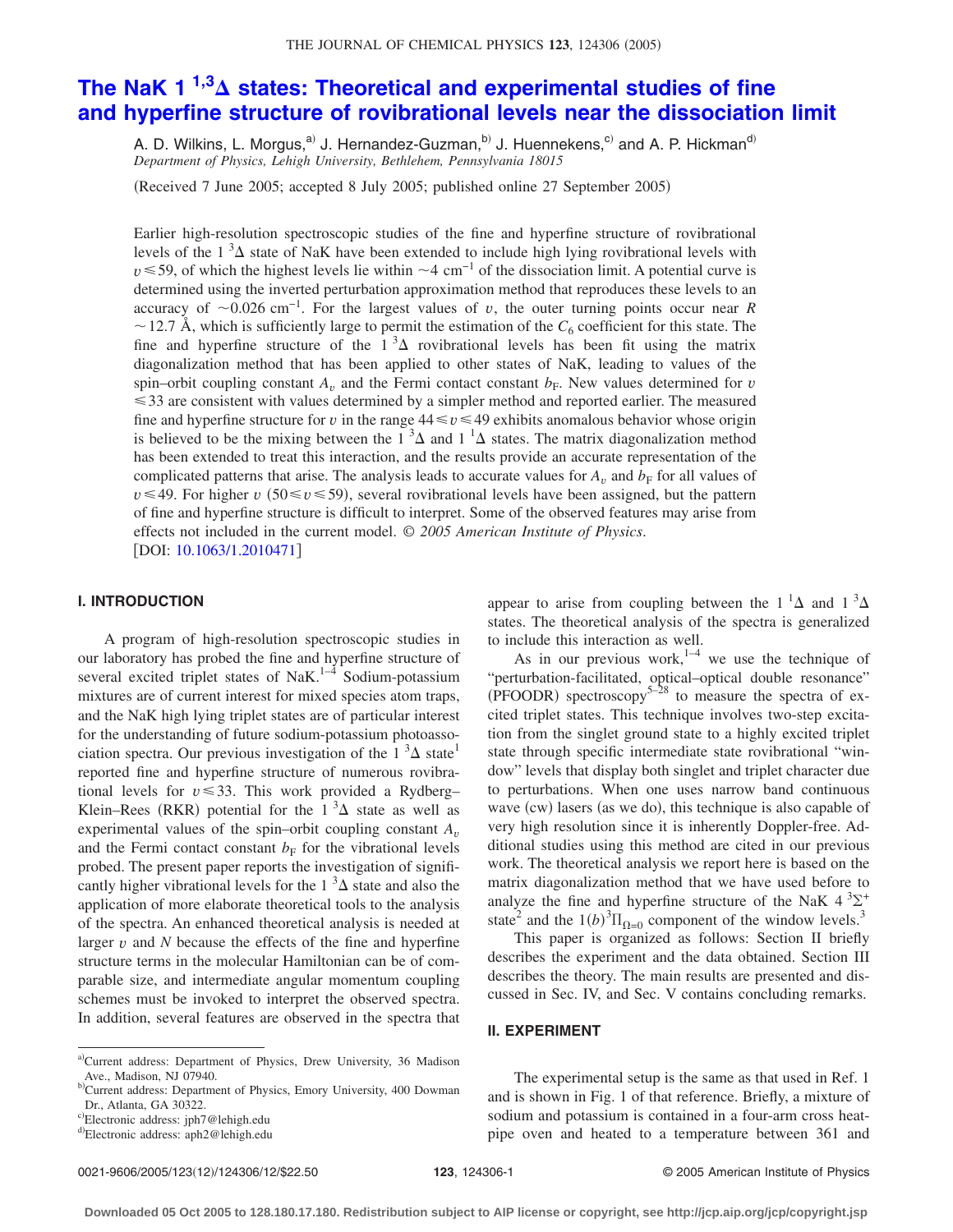395 °C. This produces a vapor containing  $K_2$ , NaK, and Na<sub>2</sub> molecules, in addition to sodium and potassium atoms. Argon buffer gas at a pressure of  $\sim 0.5-2$  Torr is used to keep the alkali vapor from reacting with the oven windows, which are cooled to room temperature using external cooling coils.

Rovibrational levels of the NaK  $1^3\Delta$  state are accessed by PFOODR spectroscopy. The sequence of transitions is  $1^3\Delta(v, N, J) \leftarrow 1(b)^3 \Pi_{\Omega=0}(v_b, J') \sim 2(A)^1 \Sigma^+(v_A, J')$  $\leftarrow$  1(*X*)<sup>1</sup> $\Sigma$ <sup>+</sup>(*v<sub>X</sub>*, *J'*  $\pm$  1) . The intermediate levels  $1(b)^3 \Pi_{\Omega=0}(v_b, J') \sim 2(A)^1 \Sigma^+(v_A, J')$  have mixed singlettriplet character due to spin–orbit perturbations between nearly degenerate levels of the two electronic states with the same rotational quantum number *J'*. Such levels are called "window" levels because they provide access from the singlet ground state to various triplet states, and a number of these levels for NaK have been listed in previous work.<sup>3,4</sup> A tunable, single-mode, cw dye laser (Coherent 699-29) is used as the "pump" laser to excite NaK molecules on specific 1*b*- $(2^{3}\Pi_{\Omega=0}(v_b, J') \sim 2(A)^{1}\Sigma^{+}(v_A, J')$  $(-1)(X)^{1} \Sigma^{+}(v_X, J' \pm 1)$  transitions. The transition of interest is found by observing  $2(A)^{1} \Sigma^{+}(v_A, J') \rightarrow 1(X)^{1} \Sigma^{+}$  fluorescence emitted at right angles to the laser propagation axis with a free-standing photomultiplier tube (PMT) equipped with a 700– 1000 nm bandpass filter while the pump laser frequency is scanned. Once the transition is found, the pump laser frequency is fixed to line center of the transition. A tunable, single-mode, cw Ti:sapphire laser Coherent 899- 29) is used as the "probe" laser to excite specific  $1^{3}\Delta(v, N, J) \leftarrow 1(b)^{3}\Pi_{\Omega=0}(v_{b}, J') \sim 2(A)^{1}\Sigma^{+}(v_{A}, J')$  transitions, which are found by observing green  $3 \times 3\text{H} \rightarrow 1(a) \times 3\text{H}^+$ fluorescence using a second free-standing PMT equipped with appropriate filters. In this case, the upper  $3<sup>3</sup>$ II state is collisionally populated from the laser excited level,  $1 \sqrt[3]{2(v, N, J)}$ . The two laser beams counterpropagate through the oven, and the total green fluorescence signal is recorded as the probe laser frequency is scanned. As discussed in Ref. 1, the hyperfine structure of the intermediate state is canceled for the most part in the counterpropagating beam geometry. Thus the excitation spectra map out the fine and hyperfine structure of the upper level  $1 \binom{3}{v}$ , *N*). These spectra present a distinctive signature pattern, which is discussed in Sec. IV A and which was shown earlier in Figs. 2 and 4 of Ref. 1. This pattern makes the  $1<sup>3</sup>\Delta$  spectra easy to distinguish from excitations to other triplet states  $(4^3\Sigma^+$  and  $3^3\Pi)$  that lie in the same energy range. $2,4$ 

The pump laser wavemeter is calibrated by sending a small fraction of the beam through an iodine cell and comparing  $I_2$  laser-induced fluorescence with lines listed in the iodine atlas.<sup>29</sup> The probe laser wavemeter is calibrated using optogalvanic signals from neon transitions in a hollow cathode lamp. We consider absolute energies of  $1 \sqrt[3]{2}(v, N, J)$  levels recorded using the PFOODR technique in our setup to be accurate to within  $0.02 \text{ cm}^{-1}$ . However, splittings between hyperfine levels can be determined with much higher accuracy, typically  $0.001 \text{ cm}^{-1}$  (30 MHz).

## **III. THEORY**

# **A. Fine and hyperfine structure of <sup>3</sup> states**

Our analysis of the fine and hyperfine structure of the  $1<sup>3</sup>\Delta$  state is based on the same methodology that we applied in previous work on the  $4 \, {}^{3}\Sigma^{+}$  state of NaK.<sup>2</sup> We summarize this method briefly, and then we will describe the generalization to include the interaction with the  $1^1\Delta$  state. Our starting point is the Hamiltonian $30-35$ 

$$
\hat{\mathbf{H}} = \hat{\mathbf{H}}_{\text{rot}} + A_v \mathbf{L} \cdot \mathbf{S} + b_{\text{F}} \mathbf{I} \cdot \mathbf{S} + \gamma \mathbf{N} \cdot \mathbf{S} + \epsilon (3\hat{S}_z^2 - \mathbf{S}^2), \qquad (1)
$$

where  $\mathbf{H}_{\text{rot}}$  is the rotational Hamiltonian,  $A_v \mathbf{L} \cdot \mathbf{S}$  is the spin– orbit interaction,  $b_F I \cdot S$  is the Fermi contact interaction,<sup>3</sup> which is the dominant contribution to the hyperfine structure of Rydberg states in alkali molecules,  $36-39$   $\sqrt{N} \cdot S$  is the spin– rotation term, and  $\epsilon(3\hat{S}_z^2 - S^2)$  is the spin–spin term. As usual, **N** is the sum of the rotational angular momentum of the nuclei (R) plus the electron orbital angular momentum (L); **S** is the total electron spin, and **I** is the nuclear spin. We take **I** to be the nuclear spin of Na only, since the nuclear magnetic moment of Na is much larger than that of K, and since the electron density at the Na nucleus is also larger for this electronic state.<sup>3,40</sup>

We formulate the coupling using Hund's case  $(b_{\beta} j)$  coupling scheme,

$$
N + S = J, \quad J + I = F. \tag{2}
$$

We find the eigenvalues of  $\hat{H}$  by direct diagonalization of the matrix representation of Eq. (1), using basis functions  $\langle \alpha NSJI; FM_F \rangle$  that are eigenfunctions of  $N^2$ ,  $S^2$ ,  $J^2$ ,  $I^2$ ,  $F^2$ , and  $M_F$ . These basis functions are constructed as linear combinations

$$
|\alpha NSJI; FM_F\rangle = \sum_{M_J} \sum_{M_I} C(JM_J, IM_I; FM_F) |\alpha NSJM_J\rangle |IM_I\rangle, \tag{3}
$$

where  $C(\cdot \cdot \cdot)$  is a Clebsch-Gordan coefficient, and the kets on the rhs are direct products of Hund's case (b) basis functions (with no nuclear spin) and nuclear spin functions. This expression allows us to evaluate all matrix elements of the general basis functions  $\alpha$ *NSJI*; *FM<sub>F</sub>* $\rangle$  using, for example, the expressions derived by Kovács<sup>30</sup> for Hund's case  $(b)$ . Our previous work<sup>2</sup> contains explicit expressions for the matrix elements of several terms in Eq. (1). Here we concentrate on the spin–orbit term, which was zero for the case we considered in Ref. 2. We will generalize our analysis to include singlet and triplet mixing, and we will present explicit expressions in the next section.

# **B.** Treatment of <sup>1</sup>∆−<sup>3</sup>∆ mixing

In this section we will summarize the analysis of the coupling between  ${}^{1}\Delta$  and  ${}^{3}\Delta$  levels. We consider a system consisting of a Na atom in the 3*s* level and a K atom in the 3*d* level. We will attribute the fine structure splitting to the atomic K spin–orbit operator  $\hat{\mathbf{H}}_{\text{so}}^{(K)}$  $K_{\rm so}^{(K)}$ , although later we will make the connection to the molecular NaK system. Let **s**<sup>1</sup> and  $s_2$  be the spins of Na(3*s*) and K(3*d*), respectively, and let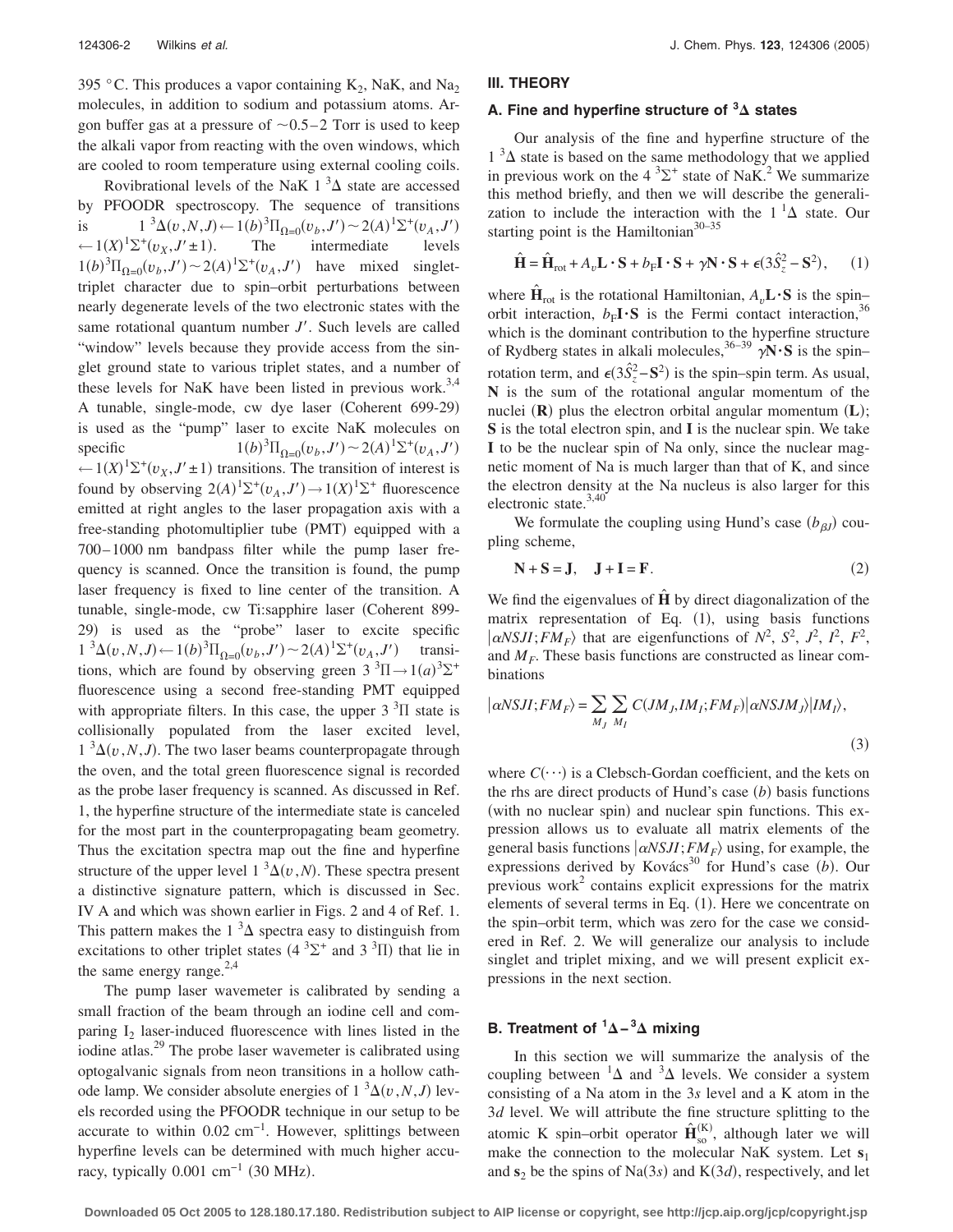$\mathbf{l}_1$  and  $\mathbf{l}_2$  be the corresponding orbital angular momenta. Both electron spins are  $\frac{1}{2}$ , that is,  $s_1 = s_2 = \frac{1}{2}$ . Also,  $l_1 = 0$  and  $l_2 = 2$ . Then the spin–orbit operator for atomic K may be written

$$
\hat{\mathbf{H}}_{\text{so}}^{(\text{K})} = A \mathbf{I}_2 \cdot \mathbf{s}_2. \tag{4}
$$

We consider the matrix elements of this operator in different coupling schemes in the molecular frame.

The first scheme is *jj* coupling, in which the angular momentum of each atom is defined first. This scheme may be written

$$
\mathbf{j}_1 = \mathbf{l}_1 + \mathbf{s}_1 = \mathbf{s}_1, \quad \mathbf{j}_2 = \mathbf{l}_2 + \mathbf{s}_2, \quad \mathbf{J}_a = \mathbf{j}_1 + \mathbf{j}_2.
$$
 (5)

The total electronic and spin angular momentum is  $J_a$ , and its projection on the internuclear axis is  $\Omega$ . Since  $I_1=0$ ,  $j_1$  $=s_1=\frac{1}{2}$ , and we can write the general basis functions in this scheme as

$$
|s_1 s_2 l_2(j_2); J_a \Omega \rangle. \tag{6}
$$

The value of  $j_2$  for the K atom in the 3*d* state can be either  $\frac{3}{2}$ or  $\frac{5}{2}$ . The matrix elements of  $\hat{\mathbf{H}}_{\text{so}}^{(K)}$  $\binom{K}{s_0}$  are diagonal in the *jj* basis functions:

$$
\langle s_1 s_2 l_2(j_2); J_a \Omega | \hat{\mathbf{H}}_{so}^{(K)} | s_1 s_2 l_2(j'_2); J'_a \Omega' \rangle
$$
  
=  $\delta_{j_2, j'_2} \delta_{J_a, J'_a} \delta_{\Omega, \Omega'} E_{j_2},$  (7)

where  $E_{3/2}$  and  $E_{5/2}$  are the energies of the two K(3*d*) fine structure levels. The splitting between these states is 2.33 cm<sup>-1</sup>; the ordering is inverted  $(E_{5/2} < E_{3/2})$  because the sign of the fine structure constant is negative.

The next coupling scheme we consider is *LS* coupling, which corresponds to

$$
S = s_1 + s_2, \quad L = l_1 + l_2 = l_2, \quad J_a = L + S. \tag{8}
$$

The basis states are written

$$
|s_1 s_2(S) l_2; J_a \Omega \rangle. \tag{9}
$$

A variation of *LS* coupling that we call *LS'* coupling is the most useful for making the connection with the formalism of Sec. III A. The basis functions of this set are

$$
|s_1 s_2 (S \Sigma) l_2 \Lambda\rangle. \tag{10}
$$

These basis functions correspond to a scheme that is the same as the LS scheme defined by Eq. (8), except that **L** and **S** do not couple to form  $J_a$ . We want the projections  $\Lambda$  and  $\Sigma$ of the total  $L$  and  $S$  on the internuclear axis  $(z)$  to be good quantum numbers, so that we can identify this basis with Hund's case (*a*). (We take  $\Lambda$  and  $\Sigma$  to be signed.)

The transformation between the  $jj$  basis and the  $LS'$  basis may be derived using standard techniques.<sup>41</sup> The result is

$$
\langle s_1 s_2 (S \Sigma) l_2 \Lambda | s_1 s_2 l_2(j_2) ; J_a \Omega \rangle = \delta_{\Omega, \Sigma + \Lambda} (-1)^{s_1 + s_2 + S + J_a - \Omega} \sqrt{(2S + 1)(2J_a + 1)(2j_2 + 1)} \begin{pmatrix} S & l_2 & J_a \\ \Sigma & \Lambda & -\Omega \end{pmatrix} \begin{Bmatrix} s_1 & s_2 & S \\ l_2 & J_a & j_2 \end{Bmatrix} . \tag{11}
$$

We have used Eq. (11) to transform the matrix elements of  $\hat{\mathbf{H}}_{\text{so}}^{(K)}$  $\mathbf{H}_{\text{so}}^{(\text{K})}$  to the LS' basis. Since  $\Omega = \Sigma + \Lambda$  is conserved,  $\hat{\mathbf{H}}_{\text{so}}^{(\text{K})}$  $\frac{K}{s_0}$  is block diagonal in  $\Omega$ . The only blocks in which both  ${}^1\Delta$  and  ${}^3\Delta$  states appear are those for  $\Omega = \pm 2$ . We only need to consider  $\Omega$ =2, since the analysis is identical for  $\Omega$ =−2. The  $\Omega$ =2 block of the matrix representation of  $\hat{H}^{(K)}_{\text{so}}$  $\frac{K}{s_0}$  is given by

$$
\frac{1_{\Delta_{\Omega=2}}}{1_{\Delta_{\Omega=2}}} \frac{{}^{3}\Pi_{\Omega=2}}{\frac{2}{5}E_{3/2} + \frac{3}{5}E_{5/2}} \frac{{}^{3}\Pi_{\Omega=2}}{\sqrt{\frac{2}{25}}(E_{3/2} - E_{5/2})} - \frac{2}{5}(E_{3/2} - E_{5/2})
$$
\n
$$
{}^{3}\Pi_{\Omega=2} \frac{{}^{3}\Pi_{\Omega=2}}{\sqrt{\frac{2}{25}}(E_{3/2} - E_{5/2})} \frac{1}{5}E_{3/2} + \frac{4}{5}E_{5/2} - \sqrt{\frac{2}{25}}(E_{3/2} - E_{5/2})
$$
\n
$$
{}^{3}\Delta_{\Omega=2} \left| -\frac{2}{5}(E_{3/2} - E_{5/2}) - \sqrt{\frac{2}{25}}(E_{3/2} - E_{5/2}) - \frac{2}{5}E_{3/2} + \frac{3}{5}E_{5/2} \right| \tag{12}
$$

We now make the assumption that the coupling with the  ${}^{3}$ II state is weak (it will generally be far removed in energy from the <sup>1</sup> $\Delta$  and <sup>3</sup> $\Delta$  states). Dropping the terms involving the <sup>3</sup> $\Pi$  state [the second row and column in Eq. (12)] we find that  $\hat{H}_{so}^{(K)}$  $(K)$ for  $\Omega = 2$  takes the form

$$
\begin{array}{c|cc}\n & \frac{1_{\Delta_{\Omega=2}}}{1_{\Delta_{\Omega=2}}}\n & \frac{3_{\Delta_{\Omega=2}}}{1_{\Delta_{\Omega=2}}}\n \end{array}
$$
\n
$$
\begin{array}{c|cc}\n & \frac{2}{5}E_{3/2} + \frac{3}{5}E_{5/2} & -\frac{2}{5}(E_{3/2} - E_{5/2}) \\
 & \frac{2}{5}E_{3/2} + \frac{3}{5}E_{5/2}\n\end{array}
$$

The only  $\Delta$  state that can have  $\Omega = 1$  or  $\Omega = 3$  is the <sup>3</sup> $\Delta$ . Adding these states to the subset of the *LS'* basis functions we're using, we obtain the following matrix representation: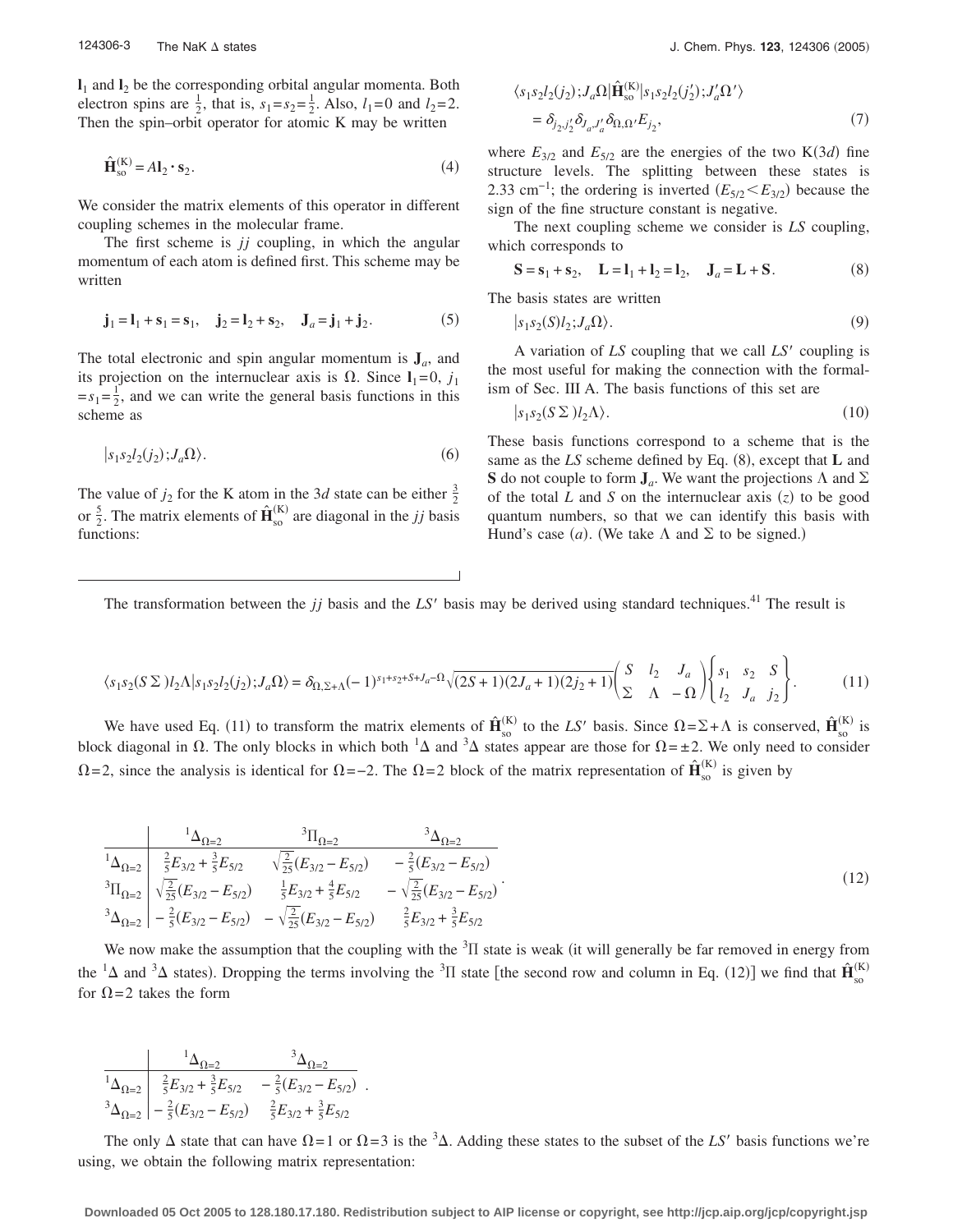$$
\begin{array}{c|ccccc}\n & & \frac{3_{\Delta_{\Omega=1}}}{3_{\Delta_{\Omega=1}}} & & \frac{3_{\Delta_{\Omega=2}}}{3_{\Delta_{\Omega=1}}} & & \frac{3_{\Delta_{\Omega=2}}}{3_{\Delta_{\Omega=3}}} \\
 & & \frac{3_{\Delta_{\Omega=1}}}{3_{\Delta_{\Omega=2}}} & & 0 & 0 & 0 \\
 & & & \frac{2}{5}E_{3/2} + \frac{3}{5}E_{5/2} & -\frac{2}{5}(E_{3/2} - E_{5/2}) & 0 \\
 & & & \frac{1}{\Delta_{\Omega=2}} \\
 & & 0 & & -\frac{2}{5}(E_{3/2} - E_{5/2}) & & \frac{2}{5}E_{3/2} + \frac{3}{5}E_{5/2} & 0 \\
 & & & 0 & & 0 & E_{5/2}\n\end{array}
$$

Written in this form,  $\hat{\mathbf{H}}_{\text{so}}^{(K)}$  $\frac{K}{N}$  clearly retains its block diagonal structure with respect to  $\Omega$ . To make the connection with the pure triplet case, it is convenient to reorder the basis functions so that the three  ${}^{3}\Delta$  states are first. We also define

$$
A = \frac{2}{5}(E_{5/2} - E_{3/2}),\tag{14}
$$

and we define the zero of energy to be the degeneracyweighted average  $\overline{E}$  of the K(3*d*) fine structure energies:

$$
\overline{E} = \frac{2}{5}E_{3/2} + \frac{3}{5}E_{5/2}.
$$
 (15)

With these manipulations, we obtain the following simple form for  $\mathbf{\hat{H}}^{(K)}_{\rm{so}}$  $_{\rm{so}}^{(\rm{K})}$  in the basis of four *LS'* electronic functions, assuming a fixed molecular axis:

$$
\begin{array}{c|cccc}\n & \frac{3\Delta_{\Omega=1} & 3\Delta_{\Omega=2} & 3\Delta_{\Omega=3} & 1\Delta_{\Omega=2}}{3\Delta_{\Omega=1} & -A & 0 & 0 & 0 \\
 & \frac{3\Delta_{\Omega=2}}{2} & 0 & 0 & 0 & A \\
 & \frac{3\Delta_{\Omega=3}}{2} & 0 & 0 & A & 0 \\
 & \frac{1\Delta_{\Omega=2}}{2} & 0 & A & 0 & 0\n\end{array} \tag{16}
$$

The eigenvalues of the above matrix are −*A*, −*A*, *A*, and *A*, corresponding to a splitting of 2*A* for the fine structure lev-

$$
\tag{13}
$$

els. This result is not quite right, since from Eq. (14), the splitting should be  $\frac{5}{2}A$ . The discrepancy arises because we neglected the <sup>3</sup> $\Pi$  states with  $\Omega = 2$ . However, if we identify *A* with  $\Lambda A_v$ , the upper  $3 \times 3$  block of Eq. (16) corresponds exactly to the spin–orbit interaction of a triplet state in the molecular limit (for Hund's case  $(a)$ ). We will take Eq.  $(16)$ to be our model of the fine structure interaction for molecular NaK, treating  $A_v$  as an empirical coupling constant that must be adjusted to fit the data for each vibrational level.

The matrix given in Eq. (16) is the essential term for coupling the levels of the  $1^3\Delta$  and  $1^1\Delta$  electronic states. However, the complete calculation must also include vibrational, rotational, and hyperfine coupling terms; our existing code includes these terms using a Hund's case (b) basis because of the simplicity of the hyperfine coupling term in that basis. If we set  $A = \Lambda A_v$  and transform Eq. (16) to case (*b*), we obtain

$$
A_{v} \begin{bmatrix} \frac{\Lambda^{2}}{J} & \frac{\Lambda}{\sqrt{2}} \sqrt{\frac{(J^{2} - \Lambda^{2})(J + 1)}{J^{2}(J + \frac{1}{2})}} & 0 & -\frac{\Lambda}{\sqrt{2}} \sqrt{\frac{(J + \Lambda)(J + 1 + \Lambda)}{J(J + 1)}} \frac{\Lambda^{2}}{J^{2}(J + \frac{1}{2})} & -\frac{\Lambda^{2}}{J(J + 1)} & \frac{\Lambda^{2}}{\sqrt{2}} \sqrt{\frac{J[(J + 1)^{2} - \Lambda^{2}]}{J(J + 1)^{2}}} & \frac{\Lambda^{2}}{\sqrt{2}} \sqrt{\frac{J[(J + 1)^{2} - \Lambda^{2}]}{J(J + 1)^{2}}} & \frac{\Lambda^{2}}{\sqrt{J(J + 1)}} \langle v'|v \rangle \\ 0 & \frac{\Lambda}{\sqrt{2}} \sqrt{\frac{J[(J + 1)^{2} - \Lambda^{2}]}{J(J + 1)^{2}}} & -\frac{\Lambda^{2}}{J + 1} & \frac{\Lambda}{\sqrt{2}} \sqrt{\frac{(J + 1 + \Lambda)(J + 1 - \Lambda)}{J(J + 1)}} \langle v'|v \rangle \\ -\frac{\Lambda}{\sqrt{2}} \sqrt{\frac{(J + \Lambda)(J + 1 + \Lambda)}{J(J + 1)}} \langle v'|v \rangle & \frac{\Lambda^{2}}{\sqrt{J(J + 1)}} \langle v'|v \rangle & \frac{\Lambda}{\sqrt{2}} \sqrt{\frac{(J + 1 + \Lambda)(J + 1 - \Lambda)}{J + 1}} \langle v'|v \rangle & 0 \end{bmatrix}, \tag{17}
$$

where  $\Lambda = 2$ , and the basis functions are  $\langle \alpha NSJ\Omega \rangle$  in the order  $N=J-1, J, J+1$  for triplet states  $(S=1)$  and  $N=J$  for the singlet state  $(S=0)$ . The upper  $3 \times 3$  block of the matrix in Eq. (17) is exactly the same as the result of Kovács<sup>30</sup> for the spin–orbit operator. Note that the singlet–triplet coupling terms in the last row and column contain the overlap matrix

elements  $\langle v' | v \rangle$  between the appropriate vibrational wave functions of the  $1^1\Delta$  and  $1^3\Delta$  rovibrational levels. The approximations leading to this result are discussed later in Sec. IV B. The matrix that represents the vibrational and rotational terms may be written [for a fixed  $J$ , in Hund's case  $(b)$ ] as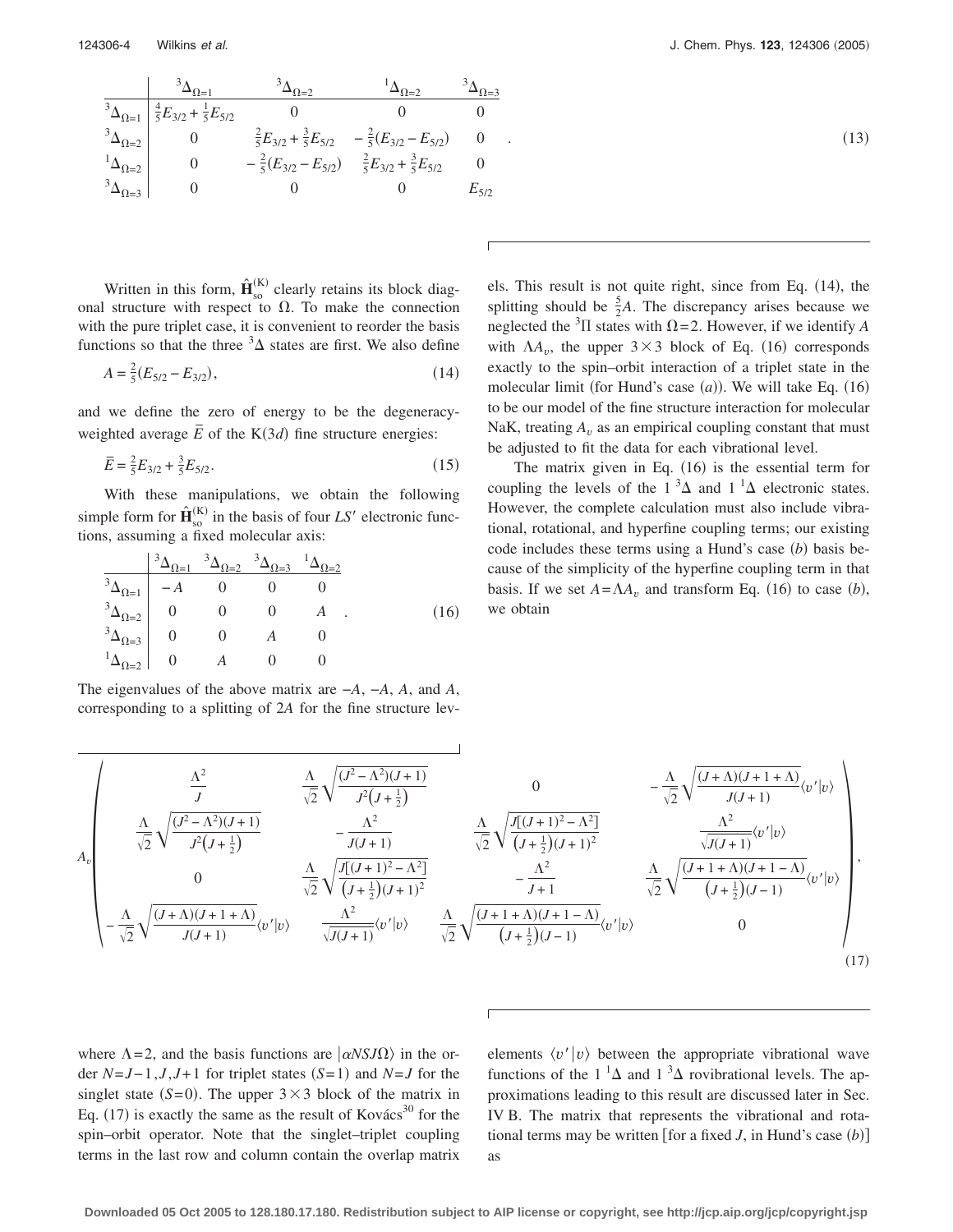$$
\begin{pmatrix}\nE_{\text{trip}}^{0}(v, N=J-1, J) & 0 & 0 & 0 \\
0 & E_{\text{trip}}^{0}(v, N=J, J) & 0 & 0 \\
0 & 0 & E_{\text{trip}}^{0}(v, N=J+1, J) & 0 \\
0 & 0 & 0 & E_{\text{sing}}^{0}(v', J)\n\end{pmatrix}.
$$
\n(18)

The total Hamiltonian is represented by the sum of the matrices given in Eqs. (17) and (18), plus the hyperfine term  $b_F I \cdot S$ . We can evaluate the matrix elements of this sum in the 16 Hund's case  $(b_{\beta}$  functions  $\ket{\alpha}$ *NSJI*;*FM<sub>F</sub>* $\rangle$  listed in Table I using Eq. (3). This procedure is a straightforward generalization of the work we have done previously using only triplet states;  $2^{-4}$  in those cases we used only the upper  $3 \times 3$  blocks of the matrices given by Eqs. (17) and (18).

#### **IV. RESULTS AND DISCUSSION**

## **A. Vibrational levels 0Ï***v***Ï33: Experiment and Theory**

In our previous work,<sup>1</sup> a total of 757 measurements of PFOODR transition frequencies representing 562  $1^{3}\Delta(v, N, J, e/f)$  rovibrational levels with  $3 \le v \le 36$  were recorded using four  $1(b)^3 \Pi_{\Omega=0}(v_b, J') \sim 2(A)^1 \Sigma^+(v_A, J')$  window levels with  $J'$  = 15, 26, 38, and 45. The most interesting feature of the data was the systematic variation of the pattern of the line splittings due to fine and hyperfine structure. Representative data are shown in Fig. 1. For low values of *N*, the three fine structure levels (labeled by  $J=N-1$ ,  $J=N$ , and *J*  $=N+1$ ) are well split, and each is divided into a set of four closely spaced hyperfine levels. As *N* increases, however, the three fine structure levels move closer together and can no longer be separately identified. This behavior suggests variations in the relative importance of the spin–orbit coupling term  $(A_v \mathbf{L} \cdot \mathbf{S})$  and the hyperfine coupling term  $(b_F \mathbf{I} \cdot \mathbf{S})$ .

Huennekens *et al.*<sup>1</sup> analyzed these data to determine values of  $A<sub>v</sub>$  for each vibrational level. The hyperfine splittings were not explicitly included in the analysis; rather the average energy of each hyperfine multiplet was used to represent the corresponding fine structure level. Then a Hamiltonian matrix that included electronic, vibrational, rotational, and

TABLE I. List of states for  $1^1\Delta$  and  $1^3\Delta$  in Hund's case  $(b_{\beta}J)$ .

| No.            |                                                 |                                               | N J State No. N J |  |                                                                | <b>State</b> |
|----------------|-------------------------------------------------|-----------------------------------------------|-------------------|--|----------------------------------------------------------------|--------------|
|                | 1 $F-\frac{5}{2}$ $F-\frac{3}{2}$ $1^{3}\Delta$ |                                               |                   |  | 9 $F+\frac{1}{2}$ $F-\frac{1}{2}$ $1^{3}\Delta$                |              |
|                | 2 $F-\frac{3}{2}$ $F-\frac{3}{2}$ $1^{3}\Delta$ |                                               |                   |  | 10 $F + \frac{1}{2}$ $F + \frac{1}{2}$ $1^{3}\Delta$           |              |
|                | 3 $F-\frac{3}{2}$ $F-\frac{1}{2}$ $1^{3}\Delta$ |                                               |                   |  | 11 $F + \frac{1}{2}$ $F + \frac{3}{2}$ 1 <sup>3</sup> $\Delta$ |              |
| $\overline{4}$ | $F-\frac{3}{2}$ $F-\frac{3}{2}$ $1^{1}\Delta$   |                                               |                   |  | 12 $F+\frac{1}{2}$ $F+\frac{1}{2}$                             | $1^1\Delta$  |
|                | 5 $F-\frac{1}{2}$ $F-\frac{3}{2}$ $1^{3}\Delta$ |                                               |                   |  | 13 $F+\frac{3}{2}$ $F+\frac{1}{2}$                             | $1^3\Delta$  |
| 6              |                                                 | $F-\frac{1}{2}$ $F-\frac{1}{2}$ $1^{3}\Delta$ |                   |  | 14 $F+\frac{3}{2}$ $F+\frac{3}{2}$                             | $1^3\Delta$  |
| $\tau$         |                                                 | $F-\frac{1}{2}$ $F+\frac{1}{2}$ $1^{3}\Delta$ |                   |  | 15 $F+\frac{5}{2}$ $F+\frac{3}{2}$                             | $1^3\Delta$  |
| 8              |                                                 | $F-\frac{1}{2}$ $F-\frac{1}{2}$ $1^{1}\Delta$ |                   |  | 16 $F + \frac{3}{2}$ $F + \frac{3}{2}$ $1^{1}\Delta$           |              |

spin–orbit interactions for each *v* was set up and diagonalized using the program LSQ.<sup>42</sup> The spin–orbit parameter  $A<sub>v</sub>$ was adjusted to obtain a least squares fit to the observed energies of the  $(v, N, J)$  levels. Subsequently, the best value for the Fermi contact constant  $b_F$  (the same value for all *v*'s) was determined by a perturbative treatment of the low *N* data  $(N=15)$ . This two step approach was expected to be very reliable for levels such as those shown in Fig. 1 for low values of *N*, where the hyperfine splitting is considerably less than the fine structure splitting. However, for larger values of *N*, a more elaborate analysis is desirable.

We have completed such an analysis using the general matrix diagonalization method described in Sec. III A. We evaluated the eigenvalues of Eq. (1) for a large number of possible values of the parameters  $b_F$ ,  $A_v$ , and  $B_v$ . (We set  $\gamma$  $=\epsilon = 0$ , because we found that those variables had a very small effect.) The results for a wide variety of calculations could be very well represented by a set of curves that relate "reduced energy levels" to a "reduced hyperfine coupling constant." These curves are shown in Fig. 2. The abscissa is  $2b_F/S_0$ , where  $S_0$  is the average splitting of the fine structure



FIG. 1. Variation of the fine and hyperfine structure for a series of rovibrational levels of the  $1^{3}\Delta$  state. (a)  $1^{3}\Delta(v=10, N=15) \leftarrow 1(b)^{3}\Pi_{\Omega=0}(v_{b})$  $= 15, J' = 15$  transition, (b)  $1 \frac{3}{4}(v = 17, N = 26) \leftarrow 1(b)^{3} \Pi_{\Omega=0}(v_b = 17, J' = 26)$ transition, (c)  $1^{3}\Delta(v=10, N=38) \leftarrow 1(b)^{3}\Pi_{\Omega=0}(v_b=12, J'=38)$  transition, and (d)  $1^3\Delta(v=14, N=45) \leftarrow 1(b)^3\Pi_{\Omega=0}(v_b=18, J'=45)$  transition. For smaller values of *N*, the fine structure components  $J=N+1$ ,  $J=N$ , and *J* =*N*− 1 are well separated. As *N* increases, these components tend to merge. The dependence of the splitting on *v* is not significant for  $10 \le v \le 17$ .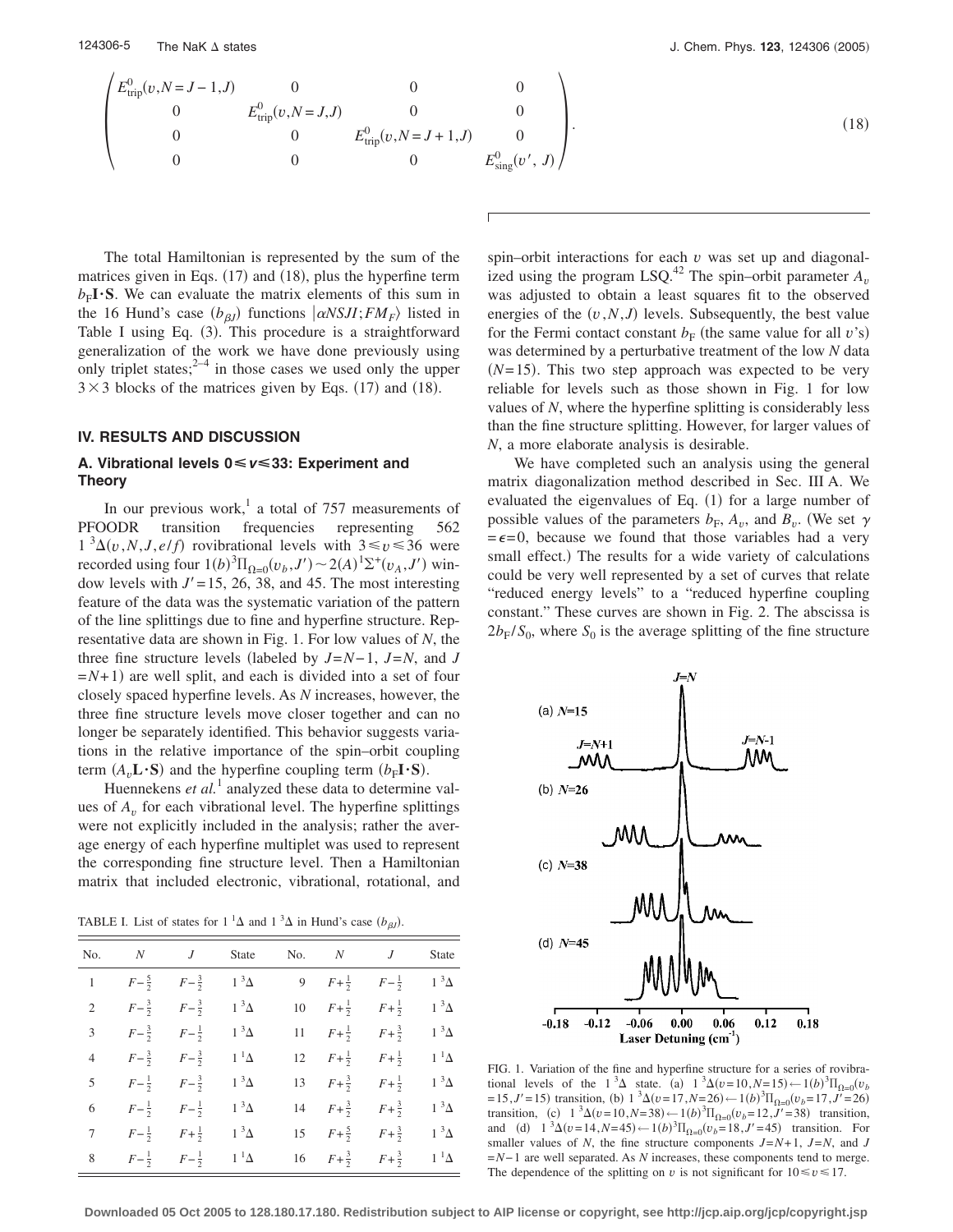

FIG. 2. Comparison of theory and experiment for the hyperfine splitting of the NaK 1<sup>3</sup> $\Delta$  state. The solid curves  $\left(\frac{1}{2}\right)$  show the relative spacing of the 12 hyperfine levels. The experimental data have been plotted in the same way. Data are shown for several different values of *N*:  $N=15$  ( $\square$ ),  $N=26$  ( $\square$ ),  $N = 38$  ( $\triangle$ ),  $N = 45$  ( $\triangledown$ )  $N = 86$  and 87 ( $\diamondsuit$ ).

levels when the hyperfine interactions are ignored  $(b_F=0)$ . The ordinate is determined by dividing all the energies by  $\sqrt{(2b_F)^2 + (S_0^2)}$  and then shifting them so that the average value is zero. Such a scaling is suggested by the analysis of Condon and Shortley, $43$  who used similar methods to describe the transition between *LS* and *jj* coupling. Figure 2 shows the relative spacings of the 12 hyperfine levels for the whole range of coupling strengths. On the left-hand side of the diagram  $2b_F/S_0 \rightarrow 0$ , corresponding to Hund's case  $(b_{\beta J})$ . In this case the hyperfine coupling is weak and we have, according to Eq. (2), three sets of four states since  $I = \frac{3}{2}$ . On the right-hand side,  $2b_F/S_0 \rightarrow \infty$   $(S_0/2b_F \rightarrow 0)$ , corresponding to Hund's case  $(b_{\beta S})$ . For this case, the appropriate scheme is

$$
\mathbf{G} = \mathbf{S} + \mathbf{I}, \quad \mathbf{F} = \mathbf{N} + \mathbf{G}, \tag{19}
$$

leading to sets of two, four, and six states for  $G = \frac{1}{2}$ ,  $\frac{3}{2}$ , and  $\frac{5}{2}$ , respectively.

The general curves in Fig. 2 account well for the trends in the experimental data shown in Fig. 1. Smaller values of  $2b_F/S_0$  correspond to lower values of *N*, so that the scans (a)-(d) in Fig. 1 correspond to moving rightward from  $2b_F/S_0 = 0$  in Fig. 2. One can clearly see that as *N* increases, the splitting of the three groups of states for  $J=N+1$ , N, and *N*−1 gradually diminishes. Careful examination of scans (c) and (d) in Fig. 1 also reveals one of the four central states splitting off slightly to the right; the theoretical curves in Fig. 2 exactly reproduce this behavior.

Experimental data points have also been explicitly included in Fig. 2. These points were determined from several experimental scans for various values of *v* and *J*. We fit many scans together, using the experimentally determined values of  $B_v$ , a quadratic polynomial for the dependence of  $A_v$  on *v*, and a constant  $b_F$  (independent of *v*) to achieve the best fit. Once  $A_v$  and  $b_F$  were determined, we used them to determine appropriate values of  $S_0$  and  $2b_F/S_0$  so that the measured absolute energies could be converted to reduced energies and plotted on the diagram at the appropriate value of  $2b_F/S_0$ . The groups of points corresponding to the same N and different  $v$  are spread out by the dependence of  $A_v$  and



FIG. 3. The experimental data set.

*B*<sup>*v*</sup> on *v*. Data corresponding to  $N=15$ , 26, 38, 45, 86, and 87 are shown. The agreement for a large number of data points is remarkably good. The data for  $N=86$  and  $87 (2b_E/S_0 \approx 1$ at the center of the plot) were fit separately, but for all the other points we used four adjustable parameters and fit 1128 hyperfine energy levels. Many of the larger discrepancies may be attributed to localized perturbations.

The present calculations lead to slightly different best-fit values of  $A_v$  and  $b_F$  for the data reported by Huennekens *et al.*<sup>1</sup> However, the changes are very small, and in general the present results confirm the approximations of Ref. 1. The details will be presented in Sec. IV C.

# **B.** New experimental data for  $34 \le v \le 59$  and analysis **of <sup>3</sup> −<sup>1</sup> mixing**

The present work reports many additional energy levels for the NaK  $1 \, 3\Delta$  state. The data set has been expanded to 1645 measurements of PFOODR transition frequencies representing 1083 1<sup>3</sup> $\Delta$ (*v*,*N*,*J*,*e*/*f*) rovibrational levels with 3  $\leq v \leq 59$ . Most of the new data appear in the region  $v \geq 34$ . The same set of window levels allowed access to  $1^{3}\Delta(v, N, J, e/f)$  levels with  $N=J'-2$ ,  $J'-1$ ,  $J', J'+1$ ,  $J'$ +2 and  $J=J'-1$ ,  $J', J'+1$  where  $J'$  is the rotational quantum number of the window level (see Fig. 3 of Ref. 1), although a few levels with  $v = 27$ , 28,  $J = 86$ , 87, and 88 obtained using the window level  $1(b)^3 \Pi_{\Omega=0} (v_b = 22, J' = 87) \sim 2(A)^1 \Sigma^+ (v_A)$  $= 28, J' = 87$  were added to the data set. All measured NaK  $1 \sqrt[3]{2(v, N, J, e/f)}$  level energies are listed in EPAPS Table I of the supplementary Electronic Physics Auxiliary Publication Service (EPAPS) deposit.<sup>44</sup> Also listed in EPAPS Table I are the ground state, intermediate state, and upper  $1 \, \mathrm{^3\Delta}$  state levels, as well as the pump and probe laser frequencies for each PFOODR transition studied in this work. Ground state energies are taken from Ref. 45. A pictorial view of the current data set is shown in Fig. 3.

The measured fine and hyperfine structure for *v* in the range  $44 \le v \le 49$  exhibits anomalous behavior. An example is shown by the experimental scans in Fig. 4(b). These scans exhibit features that are qualitatively different from the behavior exhibited by the scans in Fig. 1. The left and right groups of states move asymmetrically with respect to the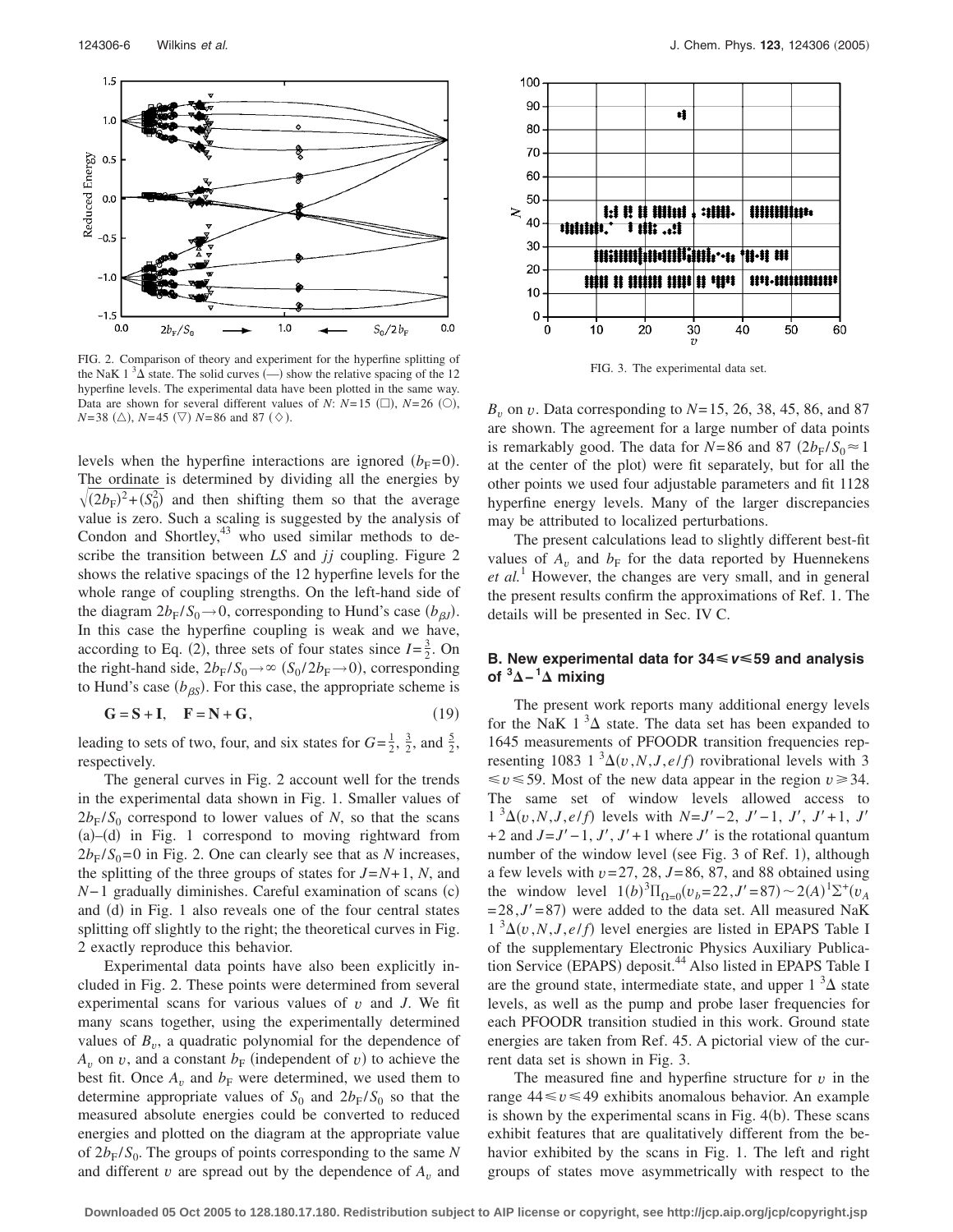central peak, and the left group even switches position with the middle group for  $v = 49$ . In addition, the splitting of the central peak increases dramatically as *v* changes from 46 to 48. We were not able to fit these features using the model Hamiltonian of Eq. (1), but we were able to model them by invoking the mixing between the  ${}^{3}\Delta$  and  ${}^{1}\Delta$  states, as described in Sec. III B.

Including the singlet–triplet coupling introduces additional parameters into our model Hamiltonian. For each *J* we need the offset  $\Delta E$  between the rovibrational levels for the  $1^1\Delta$  and  $1^3\Delta$  states before the effect of fine structure and hyperfine structure is added  $[cf. Eq. (18)]$ :

$$
\Delta E = E_{\text{sing}}^{0}(v', J) - E_{\text{trip}}^{0}(v, N = J, J). \tag{20}
$$

We also need the overlap matrix element  $\langle v' | v \rangle$  between the vibrational wave functions [cf. Eq. (17)]. Unfortunately, the singlet level is not observed and the vibrational overlap is not known. However, even though the rovibrational spectrum of the  $1^1\Delta$  state is not known, the shapes and equilibrium separations of the 1<sup>1</sup> $\Delta$  and 1<sup>3</sup> $\Delta$  states are very similar,<sup>46,47</sup> and we can use the measured triplet state  $B<sub>v</sub>$  values to estimate  $E_{\text{sing}}^0(v', J \pm 1)$  from  $E_{\text{sing}}^0(v', J)$ :

$$
E_{\rm sing}^{0}(v', J+1) \approx E_{\rm sing}^{0}(v', J) + 2(J+1)B_v, \tag{21}
$$

$$
E_{\rm sing}^0(v', J - 1) \approx E_{\rm sing}^0(v', J) - 2JB_v.
$$
 (22)

For the analysis of the data presented in Fig. 4, this approximation has a very small effect because it only influences the locations of the two distant singlet levels  $(v', J=45)$  and  $(v', J=44)$  that weakly perturb the corresponding triplet components  $(v, N=45, J=45)$  and  $(v, N=45, J=44)$ . The dominant effect observed in these data is the interaction between the triplet level  $(v, N=45, J=46)$  and the nearby singlet level  $(v', J=46)$ . The energy splitting of these levels is fully specified by  $\Delta E$  and the measured values of  $B_v$  and  $A_v$ for the triplet levels.

Exploratory calculations made it clear that  $\Delta E$  and  $\langle v' | v \rangle$  are significantly correlated. Including them both as fitting parameters does not work well. The reason for the correlation can be easily understood by considering second order perturbation theory. For small  $A_v$ , we can approximate the second order shifts in the triplet energies as

$$
E_{\rm trip}(v, N = J, J) - E_{\rm trip}^{0}(v, N = J, J) \propto \frac{A_v^2 \langle v' | v \rangle^2}{\Delta E}.
$$
 (23)

In other words, as long as the perturbation is weak, we expect that the effect of  $\langle v' | v \rangle$  and  $\Delta E$  can be represented by a single parameter  $\Delta E / \langle v' | v \rangle^2$ . We performed several tests to evaluate this approximation. We diagonalized several representative matrices formed by adding Eqs. (17) and (18) and compared the results obtained by invoking second order perturbation theory. For plausible values of the fitting parameters, Eq. (23) is reasonably accurate.

Therefore we implemented our fit by setting  $\langle v' | v \rangle = 1$ , with the understanding that  $\Delta E$  is an effective parameter that represents the real energy offset divided by a factor that ensures the correct ratio  $\Delta E / \langle v' | v \rangle^2$  in Eq. (23). To emphasize this point, we will rename  $\Delta E$  as Q. The parameter Q may be also viewed in a more general way. Although we have presented  $A<sub>v</sub>$  as an adjustable constant, we could also consider an *R*-dependent function  $A(R)$ . In this framework, the fine structure coupling constant of vibrational level *v* of the  $1 \frac{3\Delta}{2}$ state is

$$
A_v = \langle v | \mathcal{A}(R) | v \rangle, \tag{24}
$$

and the  ${}^{3}\Delta - {}^{1}\Delta$  mixing is governed by the mixed matrix element

$$
\langle v' | \mathcal{A}(R) | v \rangle. \tag{25}
$$

The present approach preserves the distinction between  $\langle v | A(R) | v \rangle$  and  $\langle v' | A(R) | v \rangle$  if we interpret *Q* as a composite parameter that gives a scaled energy offset between the singlet and triplet states:

$$
Q = \frac{\langle v | \mathcal{A}(R) | v \rangle^2}{\langle v' | \mathcal{A}(R) | v \rangle^2} \Delta E.
$$
 (26)

For given values of the three fitting parameters  $A_v$ ,  $b_F$ , and *Q*, we can calculate the energies of the 16 hyperfine levels for a rovibrational level of the  $1^3\Delta$  state and a nearby  $1<sup>1</sup>\Delta$  level. If *Q* is large, we expect that 12 of these levels will be the unperturbed levels of the  $1^3\Delta$  and the other four will be the nearly degenerate states of the  $1<sup>1</sup>\Delta$  level. As *Q* gets smaller, we expect an increasing degree of mutual perturbation between the states. We vary the parameters  $A_v$ ,  $b_F$ , and *Q* to fit only the 12 observed levels that are nominally  $1<sup>3</sup>\Delta$ . Because of our lack of knowledge of the separate values of  $\langle v' | v \rangle$  and  $\Delta E$  in the fitting process, we cannot draw any conclusions about the location of the perturbing  $1^{-1}\Delta$ level.

The results of the calculations for the nominally  $1^3\Delta$ levels are summarized in Fig. 4. Part (a) of the figure provides an overview of the interaction in the absence of hyperfine structure. The calculated pattern of states is determined by diagonalizing the sum of Eqs.  $(17)$  and  $(18)$  for  $J=44, 45$ , and 46 and plotting the appropriate eigenvalues. We have also shifted the energies horizontally to keep the dashed line vertical for all  $1 \Delta^{-1}$   $\Delta$  energy differences except near the curve crossing. Part (b) of Fig. 4 shows how our model corresponds very closely to the observed spectra. As *v* increases from 46 to 49, the appropriate value of *Q* decreases, corresponding to a closer approach of the unperturbed *J*= 46 rovibrational levels. We plot the scans for each value of *v* in part (b) at a vertical offset that is proportional to the best value of *Q*; in this way the experimental scans overlay the theoretical curves. The theoretical curves in part (b), which include hyperfine structure, follow a pattern that is consistent with the simpler behavior shown in part (a), where hyperfine structure is not included. Essentially, the hyperfine interaction splits each level into four states, and there is a complicated pattern of crossings and avoided crossings whenever two sets of four cross. This diagram should make it clear that the anomalous behavior of the 12 nominally  $1 \, \mathrm{^3\Delta}$  hyperfine levels is caused by the interaction with the rotational levels of a relatively distant  $1^{-1}\Delta$  vibrational level.

The fits shown in Fig. (4) for  $v = 46 - 48$  were determined by our standard nonlinear least squares program, which is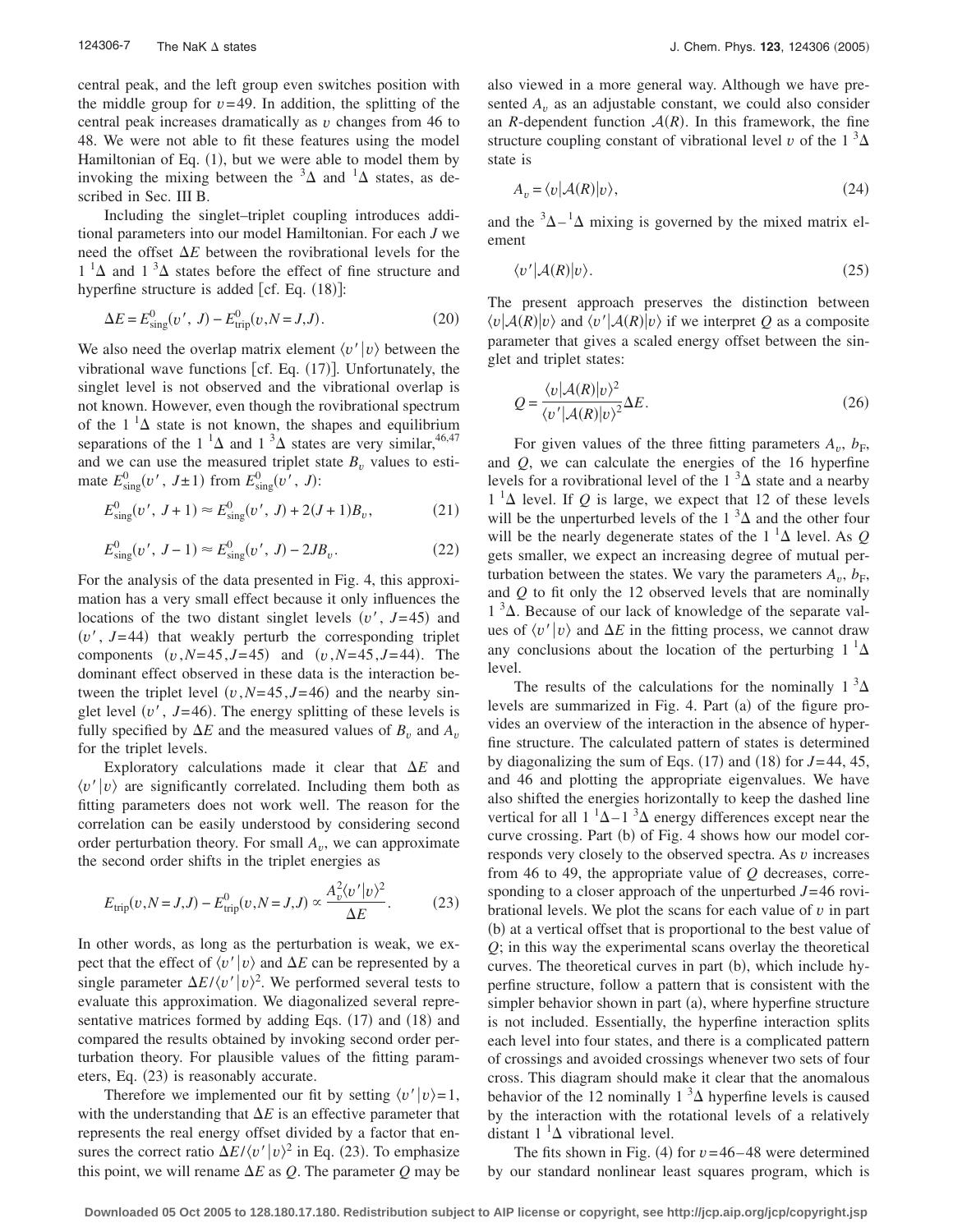

FIG. 4. Comparison of experiment with theory for the  $3\Delta - 1\Delta$  mixing. The horizontal axis corresponds to measured or calculated energy levels, and the vertical axis is proportional to the  ${}^{3}\Delta - {}^{1}\Delta$  energy offset. The curves in part (a) illustrate the behavior in the absence of hyperfine structure. Three fine structure levels of a  ${}^{3}\Delta$  state are labeled by *J*=46, 45, and 44, and each *J* level exhibits an interaction with a  ${}^{1}\Delta$  state of the same *J*. The region shown in the small box in part (a) is enlarged in part (b) and compared with experiment. The experimental scans in (b) have been shifted slightly upward from the horizontal lines. The experimental peaks should be compared with the vertical tic marks drawn on the theoretical curves. All curves have been shifted horizontally to line up the  $J=45$  peaks. The curves in (a) and (b) do not correspond exactly. The curves in (a) are idealized and are based on constant values of  $A_v$ , and  $b_F=0$ . For the curves in (b), the best-fit values of  $A_v$  and  $b_F$  determined for each  $v$  were fit to polynomials so that the theoretical curves could be smoothly interpolated between the spectra obtained for each  $v$ . The calculated curves in (b) corresponding to the hyperfine levels with  $J=44$  (that is, the rightmost curves for  $v$  $=$  46–48) bend to the right because the magnitude of  $A<sub>v</sub>$  increases as a function of *v*. The avoided crossing evident in the theoretical curves at the upper right have been exaggerated in order to be visible. The matrix elements between states of the same *F* but different *J* are of order 10−5 cm−1, much smaller than the hyperfine coupling constant. Accurately drawn crossings would not be resolvable on the present scale.

based on the Levenberg–Marquardt algorithm. We had some difficulty fitting the scans for  $v = 49$ . The problem is that the states shown must be extracted from a larger set of energy levels determined for several values of *F*, and the identification of the proper states is tricky and must sometimes be done by hand. The fit shown in Fig.  $(4)$  for  $v = 49$  appears to be satisfactory, but it was determined manually by extrapolating  $b_F(v)$  and  $A_v$  from the values at smaller *v*, and then trying selected values of *Q*.

The  $1 \, \mathrm{^3\Delta}$  *v*=49 level is the highest level for which we were able to obtain a reliable fit to the fine and hyperfine structure. Levels corresponding to values of *v* up to 59 were identified. However, the scans for  $v \ge 50$  were difficult to interpret; no reasonable set of parameters could be found that would make the calculated spectra resemble the experimental results. It is possible that several  $1^1\Delta$  vibrational levels should be included in our model for each high *v* of the  $1 \frac{3}{4}$ state since the vibrational spacing rapidly decreases as the energy approaches the dissociation limit. In addition, effects due to the 3 $3\overline{1}$  state might also play a role.

## **C.** Results for  $A_v$  and  $b_F$  over entire range of *v*

This section collects and discusses all our data for *A<sup>v</sup>* and  $b_F(v)$ . Figures 5 and 6 display the results. (The numerical values are tabulated in EPAPS Table II.<sup>44</sup>) Huennekens *et*  $al<sup>1</sup>$  determined the best values of  $A<sub>v</sub>$  for *v* in the range 0  $\le v \le 33$ . The analysis was performed for each value of *v* independently. A linear fit to the vibrational dependence of *A<sup>v</sup>* was determined using all the measured values. The work described in Sec. IV A determined new values of  $A<sub>v</sub>$  and  $b_F(v)$  for  $1^3\Delta$  levels with  $3 \le v \le 43$ . The data for each *v* were analyzed separately, and the results for  $v = 13$  (which is clearly perturbed) were excluded. The work described in Sec. IV B determined  $A_v$  and  $b_F(v)$  for the 1<sup>3</sup> $\Delta$  levels with 44  $\leq v \leq 49$ , using a theoretical model that included the effect of the nearest  $1^{-1}\Delta$  level. All of these results are shown in Fig. 5. The new results are completely consistent with the older analysis in the region where they overlap, and the values of *A<sup>v</sup>* for larger *v* join smoothly with the earlier values.



FIG. 5. Fitted values for  $A_v$ . The solid squares  $(\blacksquare)$  show the results obtained by Huennekens *et al.*<sup>1</sup> for  $3 \le v \le 33$ , and the open circles (O) show the new values for  $3 \le v \le 48$  obtained in the present work.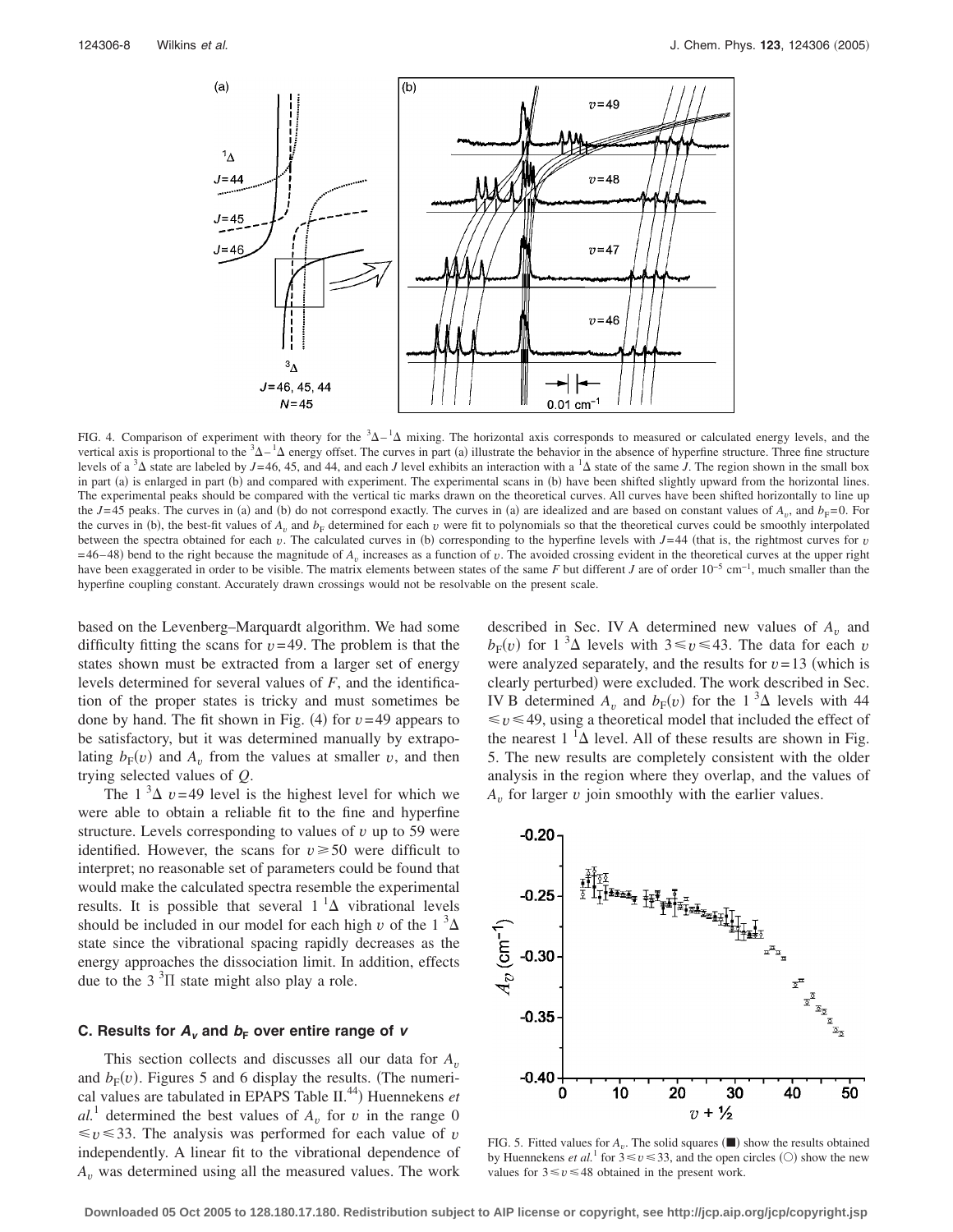Figure 5 clearly shows the systematic variation in the value of  $A<sub>v</sub>$  for different values of  $v$ . We expect that the dependence on *v* reflects the dependence of the molecular spin–orbit interaction on the internuclear separation *R*. For smaller  $v$ ,  $A<sub>v</sub>$  depends only weakly on  $v$ , presumably because for low vibrational levels, the average value of *R* is close to that of the  $v=0$  state. However, as  $v$  increases, the extent of the vibrational motion of the molecule increases, and the average value of  $A<sub>v</sub>$  has an increasing contribution from large values of  $R$ . For large  $v$ , the vibrational wave function is strongly peaked at large  $R$ , and the limiting value of  $A<sub>v</sub>$ should be determined by the separated atom limit of  $Na(3s) + K(3d)$ . For a simple estimate of this value, we follow the analysis in Ref. 35, which leads to the relationship  $A<sub>v</sub>=A/2$  between the molecular spin–orbit constant  $A<sub>v</sub>$  and the single electron constant *A*, for the case of a  ${}^{3}\Delta$  state arising from a  $\sigma\delta$  electronic configuration. Hence in the large *v* limit, we expect  $A<sub>v</sub>$  to approach one half the potassium 3*d* atomic value,  $A_v \rightarrow \frac{1}{2} \times \frac{2}{5} (E_{5/2} - E_{3/2}) \approx \frac{1}{2} \times \frac{2}{5} \times (-2.33 \text{ cm}^{-1}),$ or about  $-0.46$  cm<sup>-1</sup>. The variation in  $A$ <sup>*n*</sup> displayed in Fig. 5 is consistent with this asymptotic limit, but more data and analysis are needed for a definitive conclusion. Note that in Ref. 4 we incorrectly gave the asymptotic limit of  $A<sub>v</sub>$  for the  $3<sup>3</sup>\Pi$  state as about -1 cm<sup>-1</sup>. According to the analysis of Ref. 35, this limiting value should also be −0.46 cm<sup>-1</sup>.]

Figure 6 shows the values of  $b_F$  determined for various values of *v*. The straight line is a linear least squares fit. The value for small  $v$ , 0.011 cm<sup>-1</sup>, is similar to that found for several other electronic states of NaK.<sup>1–3,37,48–50</sup> For large  $v$ , we expect that  $b_F$  should approach a value determined by the separated atom limit,  $Na(3s) + K(3d)$ . In the present case, we attribute the hyperfine interaction entirely to the Na nucleus, and we would expect  $b_F$  to be half as large as it is for atomic Na.<sup>51</sup> The argument is that the hyperfine energy  $U_{hf}$  for atomic Na can be written  $U_{\text{hf}} = b_{\text{F}}^{(\text{aform})} \mathbf{I} \cdot \mathbf{s}$ , where **s** is the single electron's spin. Near the separated atom limit of NaK, the effect on the energy should be the same, but we write  $U_{\text{hf}} = b_{\text{F}}^{(\text{molecule})} \mathbf{I} \cdot \mathbf{S}$ . Since **S** includes the spins of both of the (indistinguishable) valence electrons of the molecule (one of



FIG. 6. Fitted values for  $b_F$ . Results for the range  $3 \le v \le 48$  are shown. The behavior of  $b_F(v)$  near  $v=35$  is not thought to be significant. Nothing was found in the original data to suggest any unusual features.

which is in a Rydberg orbital and, therefore, has little probability of being found at the location of the Na nucleus), the effective Fermi constant must decrease by a factor of two. Hence we expect

$$
b_{\rm F} = 0.5 \times 886 \text{ MHz} = 0.0148 \text{ cm}^{-1}.
$$
 (27)

This limiting value of  $b_F$  is consistent with the present measurements.

# **D. The NaK 1 <sup>3</sup> potential and long-range behavior**

In order to map the NaK  $1 \, \mathrm{^3\Delta}$  electronic potential, we first fit energies obtained from 622 PFOODR transition frequencies representing 394 1  ${}^{3}\Delta(v, N, J=N, e/f)$  rovibrational levels ( $F_2$  components) to a standard Dunham expansion<sup>52,53</sup> using the program DParFit:<sup>54</sup>

$$
E(v, N, J = N) = \sum_{i,k} Y_{i,k} (v + \frac{1}{2})^{i} [N(N+1) - \Lambda^{2}]^{k}, \qquad (28)
$$

where  $\Lambda$ =2 for a  $\Delta$  state. To first order, the  $F_2$  components are not strongly affected by the spin–orbit and hyperfine interactions, so the Dunham coefficients reported in EPAPS Table  $III^{44}$  provide a reasonably accurate representation of the  $1 \sqrt[3]{2(v, N, J=N, e/f)}$  level energies. The RMS deviation of the fitted energies from measured values is  $0.0079$  cm<sup>-1</sup>.

In the next step, the Dunham coefficients were used to determine a Rydberg-Klein-Rees (RKR) potential for the NaK  $1 \, \mathrm{^3\Delta}$  state using Le Roy's RKR program.<sup>55</sup> However, as Beckel and Engelke<sup>56</sup> pointed out, the Dunham expansion no longer converges for *R* values that are more than twice the equilibrium separation. In the present case, the highest vibrational levels measured have outer turning points that are more than three times the equilibrium separation. Thus we do not expect that the RKR potential determined here will provide an accurate representation of the long range region of the potential.

We decided to refine the fitted potential using the inverted perturbation approximation (IPA) method.<sup>57,58</sup> IPA is an iterative approach that attempts to find a potential  $V(R)$ such that the calculated rovibrational level energies,  $E_{\text{calc}}(v, N, J=N)$ , agree with the experimentally measured energies in the least squares sense. We recently described our implementation of this method $4$  using the publicly available IPA code, $58$  slightly modified to make use of subroutines from the program LEVEL<sup>59</sup> to calculate the rovibrational level energies. Because the IPA method adjusts the potential on a grid of points, it can introduce unphysical wiggles into the results. Even the RKR curve showed some small wiggles high on the inner wall, so we first smoothed the RKR potential by fitting the  $v \ge 50$  inner wall turning points to the function

$$
R_{\min} = \beta_1 \ln \frac{E - \beta_2}{\beta_3},\tag{29}
$$

which is equivalent to fitting the energies to an exponential  $E = \beta_3 \exp(R_{\text{min}}/\beta_1) + \beta_2$ . The inner wall turning points were corrected to the fitted values and the outer wall turning points were adjusted to maintain the differences ( $R_{\text{max}}$ )  $-R$ <sub>min</sub>) calculated in the RKR analysis. The smoothed RKR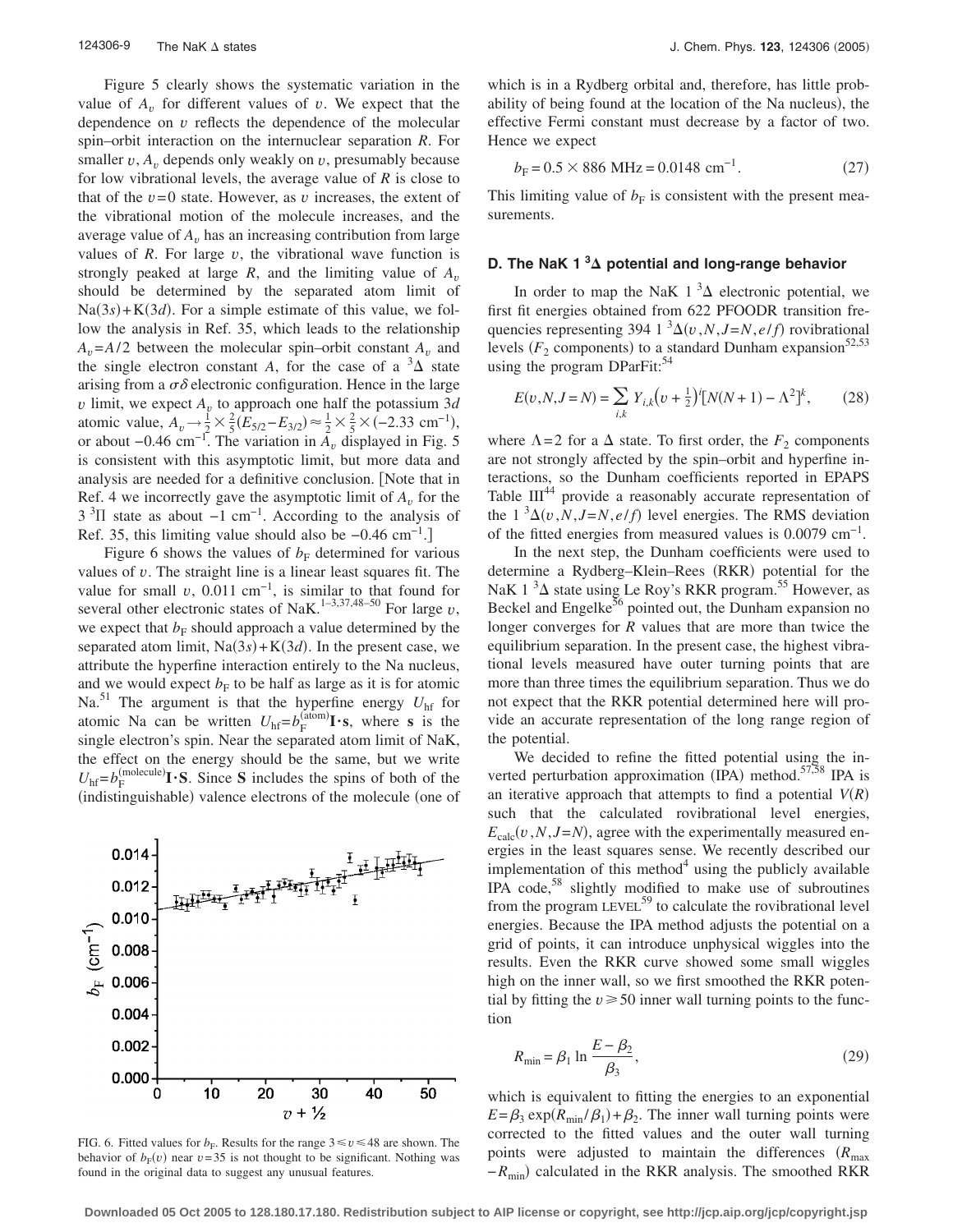

FIG. 7. The IPA potential determined from the present experimental data compared with the theoretical results of Magnier et al. (Refs. 46 and 47).

potential (which is reported in EPAPS Table  $IV^{44}$ ) was then used as the initial reference potential in the IPA analysis. The RMS deviation of energies calculated using this smoothed RKR potential from the experimental energies was 0.177 cm−1.

We carried out 13 iterations of the IPA procedure, letting the number of grid points gradually increase from five to 27. After each iteration, the IPA potential was plotted to see if any unphysical wiggles had appeared in the curve. We consider the best fit to be a compromise between reducing the RMS deviation between calculated and experimental level energies on the one hand, and maintaining a smooth curve on the other. The final IPA potential reported here in EPAPS Table  $V^{44}$  and plotted in Fig. 7, produced an RMS deviation of 0.026 cm−1 between calculated and experimental energies. Figure 7 also shows a comparison of the present IPA 1  $3\Delta$ potential with the theoretical results of Magnier *et al.*46,47

Ji *et al.*<sup>60</sup> have proposed a modification to the Le Roy criterion for the region of validity of the inverse-power expansion in diatomic long-range potentials:

$$
R_{\text{LR-m}} = 2\sqrt{3} [\langle n l m | z^2 | n l m \rangle_A^{1/2} + \langle n' l' m' | z^2 | n' l' m' \rangle_B^{1/2}],
$$
\n(30)

where  $nlm$  and  $n'l'm'$  are the quantum numbers for the valence electrons of atoms *A* and *B*, respectively, and the *z* direction is the internuclear axis. For internuclear separations greater than  $R_{LR-m}$ , the potential should approximately follow a simple dependence,

$$
V(\infty) - V(R) = \sum_{n} \frac{C_n}{R^n},\tag{31}
$$

in terms of the long-range dispersion coefficients  $C_n$ . For heteronuclear molecules, the  $C_3$  and  $C_5$  resonance terms are zero since no resonant dipole or quadrupole excitations between the different atoms are allowed. Therefore, the *R*−6 van der Waals interaction provides the leading term in this expansion for the NaK  $1^3\Delta$  state. Using the formulas of Ji *et al.*,<sup>60</sup> we calculate  $R_{LR-m} \approx 20.3 a_0$  for the NaK 1<sup>3</sup> $\Delta$  state, which dissociates to the  $\text{Na}(3s_{\sigma}) + \text{K}(3d_{\delta})$  asymptote. Since the present IPA 1<sup>3</sup> $\Delta$  state potential extends past 24  $a_0$ , where



FIG. 8. The binding energy of the  $1 \,^3\Delta$  potential is plotted as a function of *R*−6.

the long-range analysis should be valid, we attempted to determine the leading coefficients,  $C_6$  and  $C_8$ , from these data. We note that the correlation diagram connecting the Hund's case  $(a)$  or  $(b)$  molecular states near the ground state equilibrium separation and the separated atom dissociation limits shows the NaK  $1^3\Delta$  state adiabatically dissociating to the  $\text{Na}(3s_{1/2}) + \text{K}(3d_{5/2})$  limit.<sup>61</sup> Thus the  $\text{Na}(3s_{1/2}) + \text{K}(3d_{5/2})$ dissociation limit was used in the analysis of the  $1 \, \mathrm{^3\Delta}$  state in Ref. 1. However, in the present work, the 1  $^3\Delta$  state has been mapped to large *R* values that are well past the  $3 \text{ }^{3}\text{II}-1 \text{ }^{3}\Delta$ curve crossing region. The  $1^3\Delta$  potential in this large *R* region correlates adiabatically to the  $\text{Na}(3s_{1/2}) + \text{K}(3d_{3/2})$  dissociation limit, and therefore  $V(\infty)$  corresponds to this limit in the present long-range analysis.

Figure 8 shows a plot of  $V(\infty) - V(R)$  versus  $R^{-6}$  for  $R$  $\geq 11.3 a_0$ . The dependence is linear over a broad range that extends well inside the modified Le Roy radius. A much more sensitive view of the long-range dependence appears in Fig. 9 which shows a plot of  $R^6[V(\infty) - V(R)]$  versus  $R^{-2}$ . If  $C_6$  and  $C_8$  are the dominant terms in Eq. (31), it follows that this plot should be a straight line with slope  $C_8$  and intercept  $C_6$ . A linear fit of the data in Fig. 9, corresponding to the long-range region of the IPA potential  $(R \ge 11.3 a_0)$ , yields the values of  $C_6$  and  $C_8$  given in Table II, which include statistical error bars only. However, the dependence of  $R^6[V(\infty) - V(R)]$  on  $R^{-2}$  shown in Fig. 9 is clearly not linear, and thus the systematic errors in both the intercept and especially the slope are significantly larger than the statistical errors. The  $C_6$  and  $C_8$  coefficients both depend on the range of *R* values included in the fit. By varying the minimum *R* value used in the fit, we determined that the  $C_6$  value reported above is accurate to approximately 10%. However, the  $C_8$  coefficient reported above can at best be considered to be an estimate to within a factor of three.

Rérat *et al.*<sup>62</sup> used the time-dependent gauge-invariant method to calculate the long range  $C_6$  coefficient for the NaK  $1 \,$ <sup>3</sup> $\Delta$  state. Their result is in good agreement with ours. More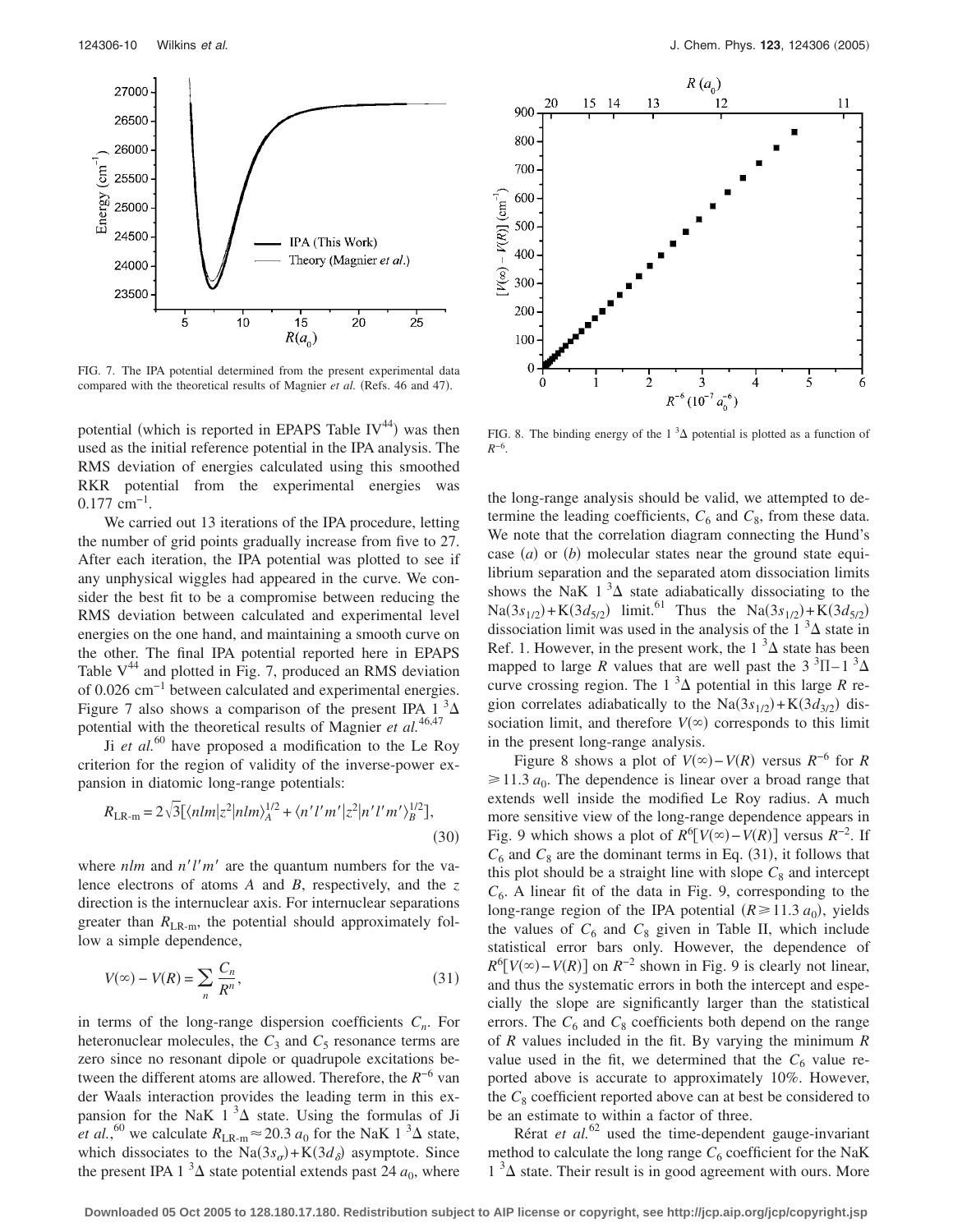

FIG. 9. Reduced plot of the potential. This plot exaggerates the deviation from pure  $C_6$  and  $C_8$  behavior. The agreement with recently calculated values of  $C_6$  and  $C_8$  (Ref. 63) is excellent.

recently Marinescu and Sadeghpour<sup>63</sup> calculated  $C_6$  and  $C_8$ values in second order of perturbation theory for all the heteronuclear alkali diatomics. Their results for the NaK  $1^3\Delta$ state are also given in Table II. For comparison with the present experimental long-range data, Fig. 9 shows a plot of  $C_6 + C_8 R^{-2}$  versus  $R^{-2}$  using the  $C_6$  and  $C_8$  values of Marinescu and Sadeghpour.<sup>63</sup> The agreement between theory and experiment is excellent. In fact, the theory is probably more accurate than experiment in the present case, since only the last four experimental points on the left in Fig. 9 represent the potential for *R* values beyond the modified Le Roy radius, and these points correspond to the highest energy levels  $(v= 56-59)$  where the recorded data were limited. The deviation between the experimental and theoretical results at smaller  $R$  values (right-hand side of Fig. 9) is probably due to the breakdown of the long-range inverse power series expansion.

#### **V. CONCLUDING REMARKS**

We have reported extensive theoretical and experimental studies of rovibrational levels of the  $1<sup>3</sup>\Delta$  state of NaK for  $3 \le v \le 59$ . We determined a potential curve, and we interpreted the observed patterns of fine and hyperfine structure. Modeling this structure requires using intermediate angular

TABLE II.  $C_6$  and  $C_8$  coefficients. The quoted error estimates for the present experimental results represent only the statistical errors in the least squares fit. Systematic errors are on the order of  $10\%$  for  $C_6$  and perhaps a factor of three for  $C_8$ . The theoretical values cited were originally reported in atomic units and have been converted to the units used here.

|                                       | $C_6[10^9 \text{ cm}^{-1} a_0^6]$ | $C_8[10^{10}$ cm <sup>-1</sup> $a_0^8]$ |
|---------------------------------------|-----------------------------------|-----------------------------------------|
| Present work                          | $1.97 \pm 0.02$                   | $-2.91 \pm 0.32$                        |
| Rérat et al. (Ref. 62)                | 2.112                             |                                         |
| Marinescu and<br>Sadeghpour (Ref. 63) | 2.0187                            | $-4.4968$                               |

momentum coupling schemes. The interplay between fine and hyperfine coupling terms as the rotational quantum number *N* changes is analogous to the classic transition between *LS* and *jj* coupling as the atomic number changes in the periodic table. For *v* in the range 44–49, anomalous hyperfine structure could be explained by including perturbations induced by rovibrational levels of the  $1^{-1}\Delta$  state. The present work has led to the determination of the coupling constants  $A_v$  and  $b_F$  over a wide range of v. Further investigation is needed to address the complications that arise for *v* in the range 50–59.

#### **ACKNOWLEDGMENTS**

This work was supported by the National Science Foundation Grant No. PHY-0244767. A.D.W. and J.H.-G. were supported by the NSF REU site grant in the Department of Physics at Lehigh University; A.D.W. was also supported by a Dean's Fellowship from Lehigh University. L.M. was supported by an NSF graduate fellowship. The authors acknowledge helpful conversations with D. L. Huestis and W. C. Stwalley.

- <sup>1</sup> J. Huennekens, I. Prodan, A. Marks, L. Sibbach, E. Galle, T. Morgus, and Li Li, J. Chem. Phys.  $113$ , 7384 (2000).
- <sup>2</sup>P. Burns, L. Sibbach-Morgus, A. D. Wilkins, F. Halpern, L. Clarke, R. D. Miles, Li Li, A. P. Hickman, and J. Huennekens, J. Chem. Phys. **119**, 4743 (2003).
- . <sup>3</sup> P. Burns, A. D. Wilkins, A. P. Hickman, and J. Huennekens, J. Chem. Phys. **122**, 074306 (2005).
- <sup>4</sup>L. Morgus, P. Burns, R. D. Miles, A. D. Wilkins, U. Ogba, A. P. Hick-
- man, and J. Huennekens, J. Chem. Phys.  $122$ ,  $144313$  (2005).<br><sup>5</sup>Li Li and B. W. Field, J. Phys. Chem. **87**, 2020 (1083).
- $^{5}$ Li Li and R. W. Field, J. Phys. Chem. **87**, 3020 (1983).
- <sup>6</sup>X. Xie and R. W. Field, J. Mol. Spectrosc. **117**, 228 (1986).
- Li Li and R. W. Field, J. Mol. Spectrosc. **123**, 237 (1987).
- <sup>8</sup> Li Li, Q. Zhu, and R. W. Field, J. Mol. Spectrosc. **134**, 50 (1989).
- <sup>9</sup>Li Li, Q. Zhu, and R. W. Field, Mol. Phys. **66**, 685 (1989).
- . 10Li Li, A. M. Lyyra, W. T. Luh, and W. C. Stwalley, J. Chem. Phys. **<sup>93</sup>**, 8452 (1990)
- $11$ T.-J. Whang, A. M. Lyyra, W. C. Stwalley, and Li Li, J. Mol. Spectrosc. 149, 505 (1991).
- <sup>12</sup> T.-J. Whang, W. C. Stwalley, Li Li, and A. M. Lyyra, J. Mol. Spectrosc. 155, 184 (1992).
- $13$ Li Li, T. An, T.-J. Whang, A. M. Lyyra, W. C. Stwalley, R. W. Field, and R. A. Bernheim, J. Chem. Phys.  $96$ , 3342 (1992).
- . 14D. S. Chen, L. Li, X. T. Wang, Li Li, Q. Hui, H. Ma, L. Q. Li, X. Y. Xu, and D. Y. Chun, J. Mol. Spectrosc. **161**, 7 (1993).
- $^{15}$  A. Yiannopoulou, B. Ji, Li Li, M. Li, K. Urbanski, A. M. Lyyra, W. C. Stwalley, and G.-H. Jeung, J. Chem. Phys. **101**, 3581 (1994).
- $^{16}$ B. Ji, C.-C. Tsai, Li Li, T.-J. Whang, A. M. Lyyra, H. Wang, J. T. Bahns, W. C. Stwalley, and R. J. Le Roy, J. Chem. Phys. **103**, 7240 (1995).
- <sup>17</sup> Y. Liu, J. Li, M. Xue, D. Chen, Li Li, and G.-H. Jeung, J. Chem. Phys. **103**, 7213 (1995).
- <sup>18</sup> J. T. Kim, H. Wang, C.-C. Tsai, J. T. Bahns, W. C. Stwalley, G. Jong, and A. M. Lyyra, J. Chem. Phys. 102, 6646 (1995), 103, 9891(E) (1995)
- <sup>19</sup>Li Li, A. Yiannopoulou, K. Urbanski, A. M. Lyyra, B. Ji, W. C. Stwalley, and T. An, J. Chem. Phys. **105**, 6192 (1996); **106**, 8626(E) (1997)
- <sup>20</sup> J. Li, Y. Liu, H. Gao, M. Xue, D. Chen, and Li Li, J. Mol. Spectrosc. **175**, 13 (1996).
- $21$ Y. Liu, J. Li, H. Gao, D. Chen, Li Li, R. W. Field, and A. M. Lyyra, J. Chem. Phys. **108**, 2269 (1998).
- $^{22}$  J. Li, Y. Liu, H. Chen, H. Gao, J. Xiang, D. Chen, G. Wu, Li Li, and R. W. Field, J. Chem. Phys. **108**, 7707 (1998).
- <sup>23</sup> V. S. Ivanov, V. B. Sovkov, Li Li, A. M. Lyyra, G. Lazarov, and J. Huennekens, J. Mol. Spectrosc. 194, 147 (1999).
- $^{24}$  C. Linton, F. Martin, A. J. Ross, I. Russier, P. Crozet, A. Yiannopoulou,
- Li Li, and A. M. Lyyra, J. Mol. Spectrosc. **196**, 20 (1999).
- $^{25}$ Li Li and A. M. Lyyra, Spectrochim. Acta, Part A 55, 2147 (1999).
- <sup>26</sup>G. Lazarov, A. M. Lyyra, Li Li, and J. Huennekens, J. Mol. Spectrosc.